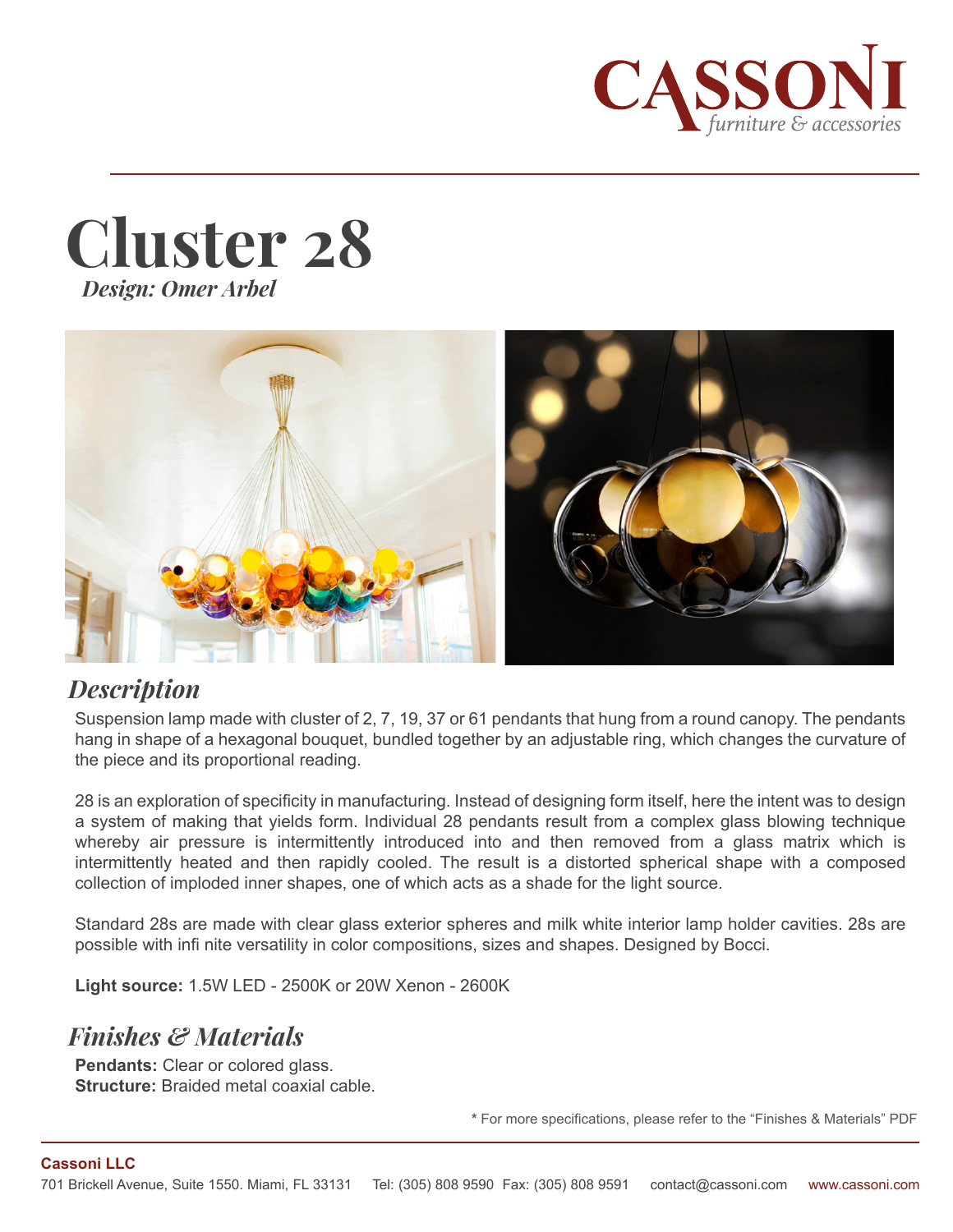

### **Cluster 28**

## *Dimensions*

**Pendant size:** Ø6"1/2 approx.



nineteen pendant fixture, Ø19"3/4 white powder coated round canopy Ø29"1/2 approx. x 118"1/8 Max.H

#### **Cassoni LLC**